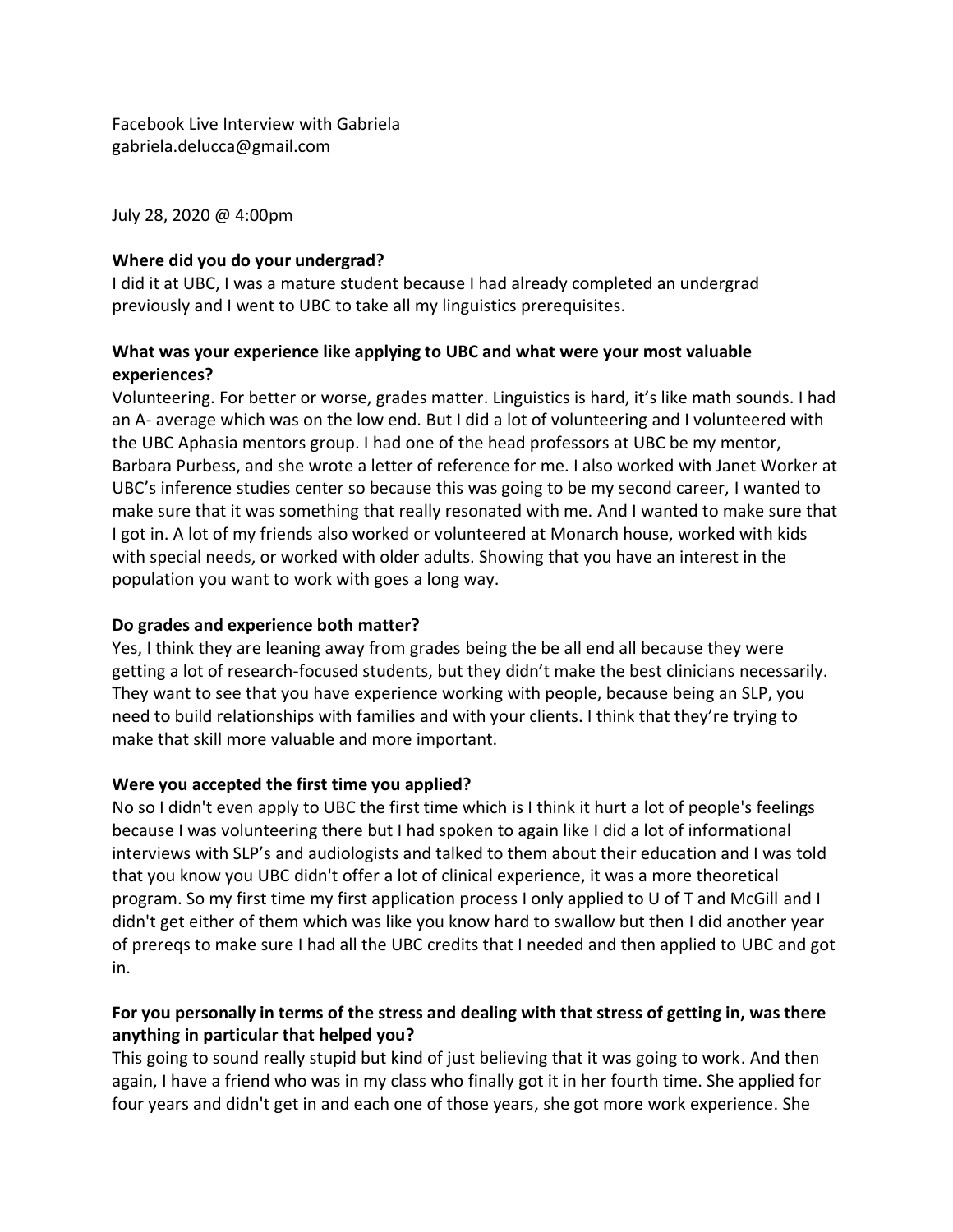worked as an SLPA and worked with adults and kids again building that repertoire so: try and try again. We're all really smart and if you keep in mind that like you know UBC generally they get 300 applications you know they let in 10% of those people it's hard so don't give up. You wouldn't be doing this if you weren't intelligent and driven so keep that.

#### **Since you did end up doing your masters at UBC did you take AUDI 402?**

Yeah it's an online course no matter where you are so I'm not gonna lie it's a stressful course it's set up horribly in my class evaluation I actually offered to read like to rejig and reformat the course because when you actually take it I don't know how many people have taken it but it's like insanely hard to read it's terribly formatted it's horrible but it's not bad. My suggestion if it's possible take it in the summer when you don't have a lot of coursework. I did that and I came out and it's like my proud is great I had a 77% in that class and I was like really happy about that because it's a lot of memorization.

### **You said that it wasn't your first crack at an undergraduate degree what made you choose SLP?**

I was working in public relations and marketing which was great in my 20s, I got to have so much fun but I wanted to do something that was that was more meaningful. And I have a couple of experiences with grand-parents one of whom had in SLP of them didn't and my boyfriend at the time he has a lifelong stutter, so I knew I wanted to get into healthcare. I was thinking about medicine and then he was like "what about speech pathology?" so I looked into it. It really resonated with me. I liked the idea of building relationships with people working together one on one or in small groups. I did a lot of informational interviews; I bugged a lot of SLP's I was like "hey like what's it like? Tell me about it" and yeah that's how I got into it.

# **So now that you do work in a school setting what's that like? Have you ever worked in private practice?**

Yeah so I went into SL P thinking I'm going to work with older adults older adults or underserved that's the population to work with and that is my dream population to work with however I wanted to live up north and there are no adults SLP positions outside of Prince George, in case anyone is interested in coming up here we're fighting for it but it doesn't exist. So, I ended up really loving my school placements so when this opportunity came up I applied I jumped at it and it's been really great. I've also done a little bit of teletherapy for a friend's private practice, so I've done some on like Tele health assessments which is interesting but mostly yeah I've been focused on school.

## **With teletherapy, how do you find that? What are some of the challenges especially with kids?**

I'm not going to lie I hate it I hate it a lot. I like I'm just I'm one of those people that like I like to be with my clients like we're very likely hug we you know we work together we run around so teletherapy was really hard. I also didn't have a lot of pick-up which made it kind of disheartening for me. I did a lot of like home programming but not a lot of teletherapy. I think the really hard thing specifically I'm thinking about one student that I work with he had a lot of language issues so we'd be working on something, and his mom would give the answer. I think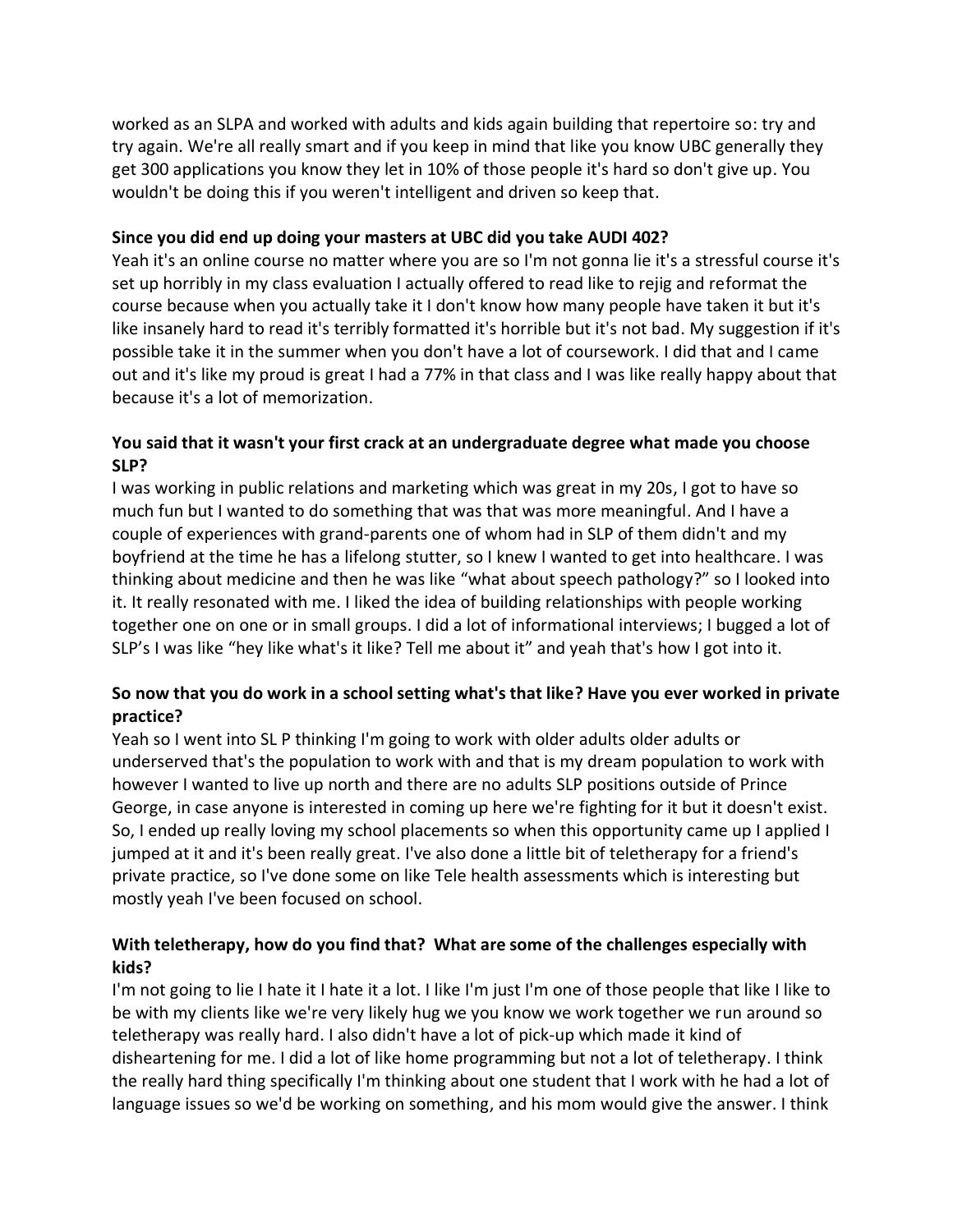that actually happens quite a bit so then you have to have that hard conversation with the parent being like you know "I'm here to talk to Johnny, you're actually not helping him if you're answering questions for him". So that was challenging. The kids that I did have for teletherapy, the families were on it. It was great. I think the challenge is not having that in person feeling. For kids with attention issues, this makes it that much harder. It can also be tough for kids who see screens as a fun thing and not a learning tool. But don't not do it just because I said so.

#### **Tell me about your experience in public schools**

So I have I have four schools that I work at. Three elementary schools and one high school. There's only two SLP's here so we kind of divvy up the work and we do it on a block system so in September-December, January-spring break, and then April-the end of the school year. What I've learned from you know my first couple of years is my case limits. I had less kids this year but my first year I had over 110 kids so trying to see all of them makes it really hard to give adequate therapy. This year what I did is an RTI pyramid you guys know RTI is? It's response to intervention so tier one is class-based instruction universal instruction that everybody gets. Tier 2 is a bit more focused and targeted, but it'll be small groups generally and then tier three are the kids that really need intensive intervention. And I had done it my first year but I didn't stick to it as well as I should have so this year I took charge of my caseload much more and really focused on my doing a lot more class based intervention with my lower tier kids so working collaboratively with teachers and which allowed me more time to spend one to one or in small groups with those tier 3 kids that need the support.

### **Is there anything that you wish you could have known before you started your practice?**

That you're gonna finish school and feel like you don't know anything. You go through your undergrad you feel like "OK I'm feeling pretty good", you go through your Masters and you're like "OK yeah I've learned how to do all these different things, I know the theories of it" and then you start working and you're like "oh crap like I actually now I have to deal with people and how am I going to actually teach someone how to make categories or tell a story?" It's a constant learning process and I wish I had known not to feel overwhelmed going into my practice.

### **Going back to working with kids, do you work with a lot of kids who have other developmental disorders like for example autism?**

Yeah I have a lot of kids on my caseload who have autism, I have some complex medical kids on my caseload, I have kids who have FASD so fetal alcohol spectrum disorder, kids who have just general behavior issues that haven't been diagnosed, I have kids with CP so cerebral palsy, kids have DLD so developmental language disorder or speech and articulation issues.

## **Are you continually learning in this profession and do attitudes and techniques change?**

I do a lot of continued education, I don't know how you wouldn't because yes I'm a relatively new SLP but again you come out of school with these theoretical frameworks and ideas of how should be done but like what does that actually look like in practice? Or there's like 17 different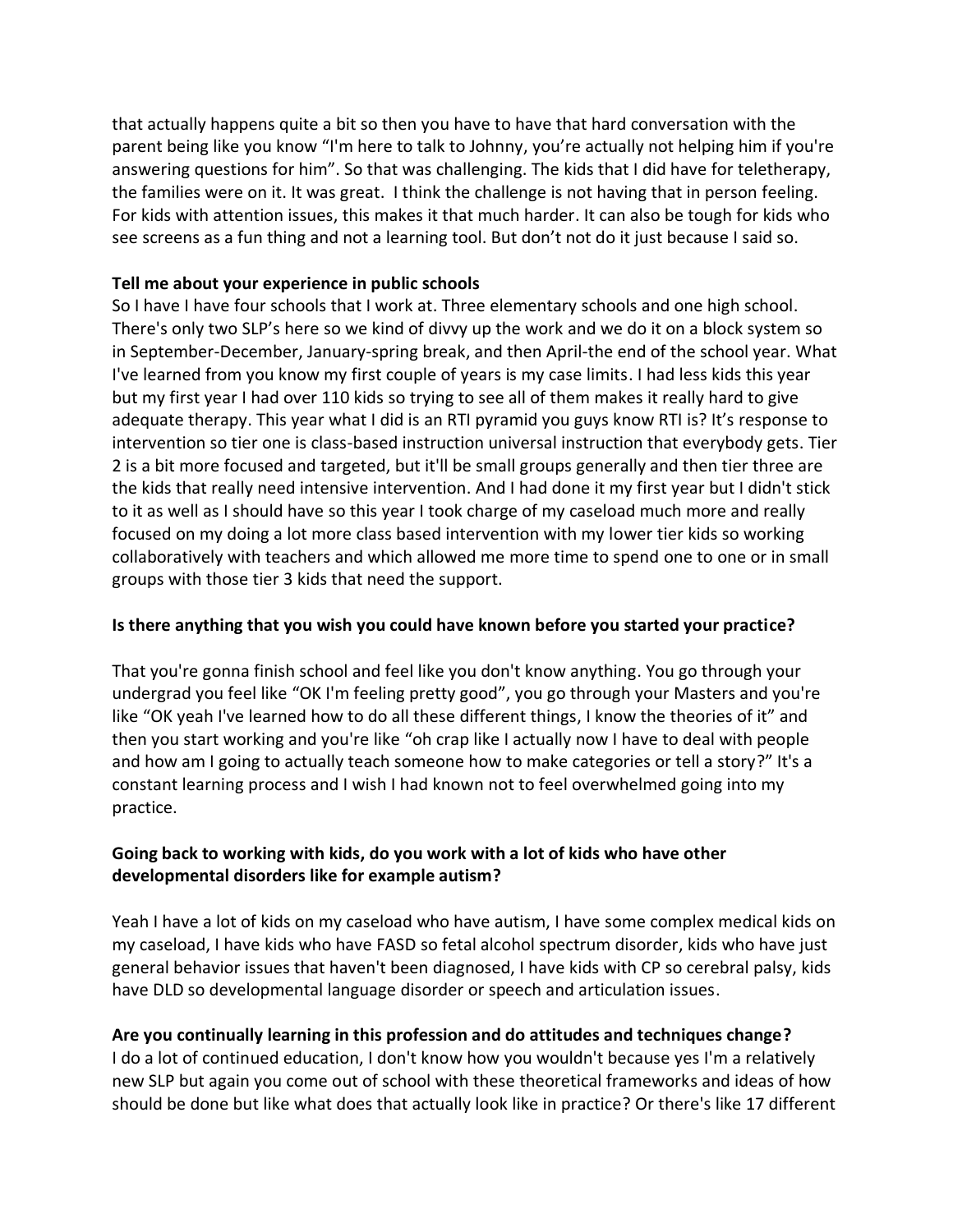ways to treat phonology disorders so like let me learn more about them! Our college of speech and hearing professionals says that in you have three years to get 45 continuing education credits and in a year I got 80. You are continuously learning and maybe it's partly that impostor syndrome but there's so many opportunities to learn things. Things do change especially in medical SLP but then also you get like new programming and new ideas and new things to try out for school based or preschool as well so yes you will always learn. BC speech and hearing as well as SAC they do annual conferences so it's actually super fun and then ISAAC which is the International Association for AAC they do every I think every two years they do a conference so there's these opportunities to meet up with your classmates and talk to people around the world who are doing different things.

### **What do you think that incoming SLP's should contribute or bring to the table?**

Well I think as clinicians we need to bring one thing that is relationship building. No one is going to want to work with you if they don't trust you if they don't feel comfortable with you. Like making your patients their families feel comfortable that is like my number one thing. I don't care if in a session we don't work on your "r" sound if you're not feeling up to it, if I'm a safe adult that you feel comfortable with, I've won. It's hard when you've had a stroke and you got aphasia and you're feeling like you're losing some of your identity if I come in and I'm like "Today Mr Smith we're going to be working on this" and I don't build a rapport with you, you're not going to work with me. So I think our number one goal is to build relationships so that's my advice. As a profession, I think we have to advocate for our profession and our patients like 100% more. If we break it down, our job is to talk and listen and if we're not talking to build our profession up and get the recognition that SLP and audiologists deserve…because you know we're in the disability act for example. I think federally there's a disability act and SLP's and audiologists are lobbying to get speech and hearing recognized as a disability. But we work with invisible disabilities, so people don't really recognize how important loss of communication is. So that's our job, to make everybody know. If you look at what's being done in Australia, the UK, NZ they're structurally so much more advanced than we are when it comes to helping people with communication issues. That's where I think we should go and that's actually one of my pet projects is to really help build policy you know eventually for speech and hearing in Canada in BC. For our patients they often can't advocate on their own behalf and that's what we should do. So put on your social worker hat, put on your loud-mouth hat.

## **Did you have to reapply to UBC in order to do more courses after graduating?**

After my first BA I did at Saint Francis Xavier University in Nova Scotia I came back to BC and wanted to go back to school. I just applied as an unclassified student because it was past the time, so I just applied it took like 2 seconds.

## **How did you learn the skills that you didn't learn in your graduate program?**

Yeah again like a lot of continued education. I am not afraid to ask questions I am also not afraid to say that I don't know something. I do have mentors so my clinical educators I am still in contact with a number of them and with my friends from my program as well. Speechpathology.com is a website that you pay like \$100 a year for and it just has a lot of